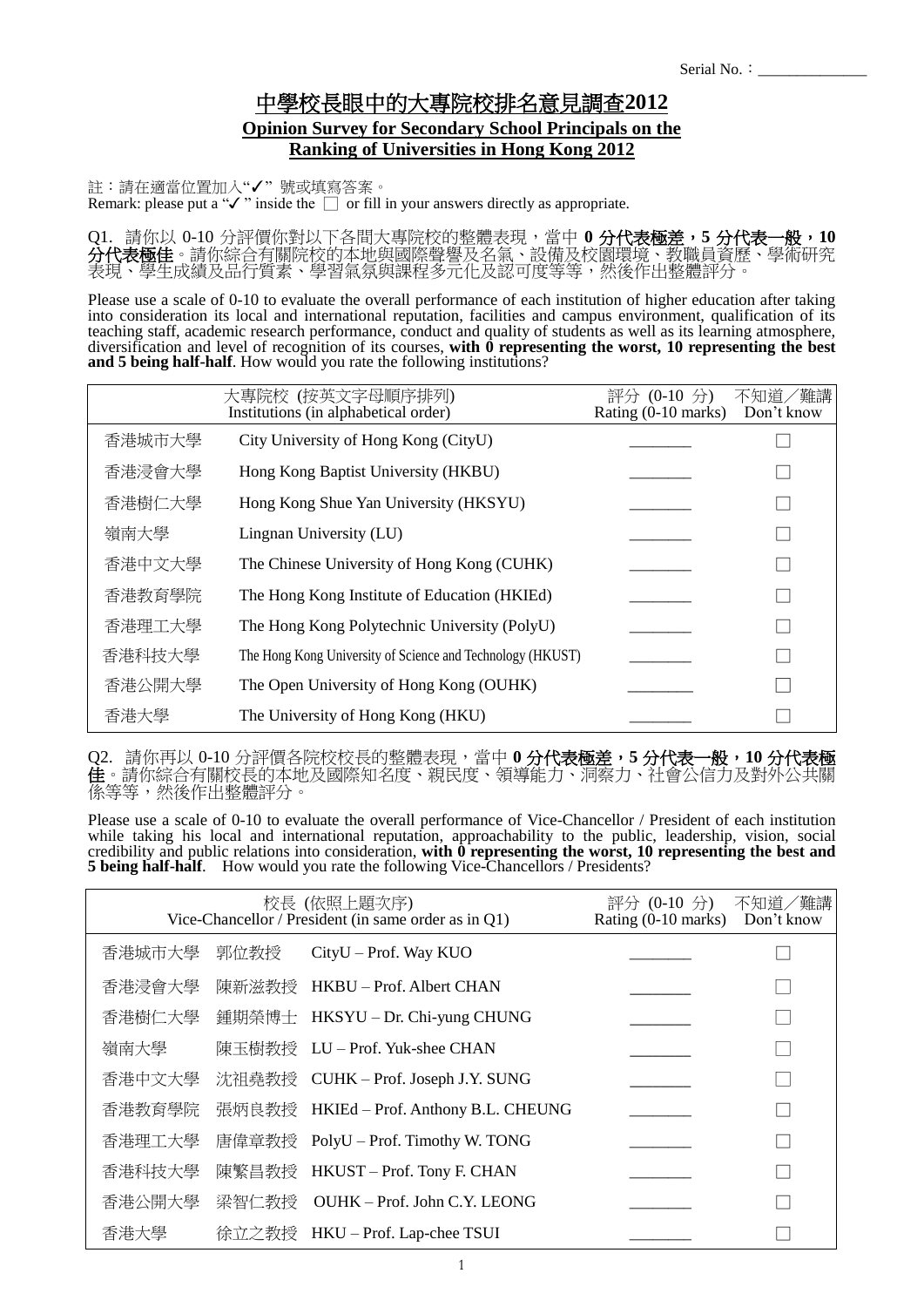Q3. 你認為現時香港的大學生最欠缺些什麼?【可選多項】

What do you think are the qualities which most Hong Kong university students lack of? You may check as many choices as you like.

| 品德、誠實<br>Conduct, honesty<br>中、英文及普通話能力<br>Proficiency in Chinese, English<br>and Putonghua          | 社會/工作經驗<br>Social / work experience<br>思考及解決問題能力<br>Critical thinking and<br>problem-solving ability     | 自信<br>Self-confidence<br>學術能力、專業知識<br>Academic and professional<br>knowledge          |
|------------------------------------------------------------------------------------------------------|----------------------------------------------------------------------------------------------------------|---------------------------------------------------------------------------------------|
| 情緒控制<br><b>Emotion stability</b><br>工作態度<br>Work attitude<br>待人接物態度<br>Social / interpersonal skills | 溝通技巧<br><b>Communication skills</b><br>對社會的承擔<br>Commitment to society<br>電腦應用能力<br>Computer proficiency | 國際視野/遠見<br>Global prospect / foresight<br>創意<br>Creativity<br>就業機會<br>Job opportunity |
| 理財能力<br>Financial management                                                                         | 沒有欠缺什麼<br>Not lack of anything                                                                           | 不知道/難講<br>Don't know                                                                  |
| 其他 (請註明) Others (please specify):                                                                    |                                                                                                          |                                                                                       |

Q4. 你認為以下哪一間大專院校為本地中學提供最多支援?【只選一項】 Which one of the following institutions do you think is most supportive to local secondary schools? Please choose one institution only.

| 大專院校 (依照 Q1 次序)<br>Institutions (in same order as in $Q1$ ) |                    |  |              |  |              |  |
|-------------------------------------------------------------|--------------------|--|--------------|--|--------------|--|
|                                                             | 香港城市大學 CityU       |  | 香港浸會大學 HKBU  |  | 香港樹仁大學 HKSYU |  |
|                                                             | 嶺南大學<br>LU         |  | 香港中文大學 CUHK  |  | 香港教育學院 HKIEd |  |
|                                                             | 香港理工大學 PolyU       |  | 香港科技大學 HKUST |  | 香港公開大學 OUHK  |  |
|                                                             | 香港大學<br><b>HKU</b> |  |              |  |              |  |

Q5. 你對新一屆特區政府在教育方面的施政有什麼期望?【可選多項】 What do you expect in the education policies from the new term of SAR Government?

|              | 改善校本管理   |  | 加強行政支援    |  | 停止/減少殺校 |  |
|--------------|----------|--|-----------|--|---------|--|
|              | 增加投放教育開支 |  | 停止/減少干預校政 |  | 沒有期望    |  |
| □ 其他 Others: |          |  |           |  |         |  |

Q6. 整體來說,你對現時由教育局領導下的香港教育制度有沒有信心? 請以 0 至 100 分表示,0 分 代表完全無信心,50 分代表一半半,100 分代表非常有信心。

Overall speaking, how confident are you in the education system led by the Education Bureau? Please rate your confidence in 0 to 100 marks, 0 represents not confident at all, 50 represents half-half and 100 represents very confident.

評分 Rating (0-100): □ 不知道/難講 Don't know

Q7. 其他意見 Other opinions

問卷完, 多謝合作! Thank you for completing the questionnaire.

 $\_$  , and the set of the set of the set of the set of the set of the set of the set of the set of the set of the set of the set of the set of the set of the set of the set of the set of the set of the set of the set of th

\_\_\_\_\_\_\_\_\_\_\_\_\_\_\_\_\_\_\_\_\_\_\_\_\_\_\_\_\_\_\_\_\_\_\_\_\_\_\_\_\_\_\_\_\_\_\_\_\_\_\_\_\_\_\_\_\_\_\_\_\_\_\_\_\_\_\_\_\_\_\_\_\_\_\_\_\_\_\_\_\_\_\_\_\_\_\_\_\_\_\_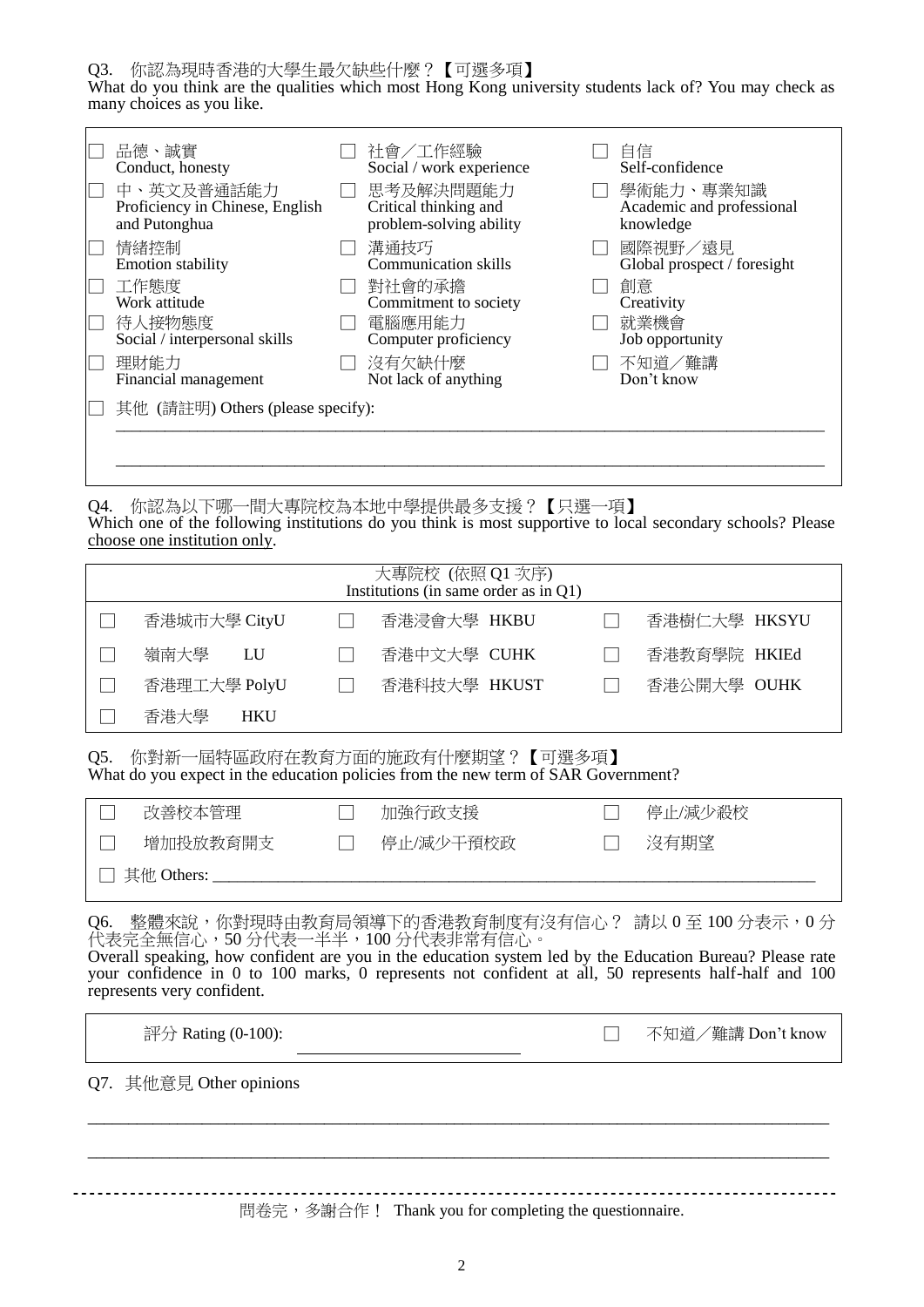

THE UNIVERSITY OF HONG KONG PUBLIC OPINION PROGRAMME 香港大學 民意研究計劃



敬啟者:

## 「中學校長眼中的大專院校排名意見調査 2012」邀請函

香港大學民意研究計劃〈民研計劃〉及香港專業教育網現誠邀 閣下参加是次「中 學校長眼中的大專院校排名意見調查 2012」。是次調查旨在探討本地中學校長對十間本 地大專院校的觀感,包括八間由大學教育資助委員會資助的大專院校以及香港樹仁大學 和香港公開大學,一如既往,民研計劃將負責收集及處理所得數據,然後交予香港專業 教育網結合其他指標,從而得出本地大學整體排名結果。煩請 閣下填妥隨函附上共兩 頁的問卷,並於2012年6月8日或之前將問卷傳真至27820497。

回答問卷只需大約5分鐘的時間,而閣下的意見對是次調查尤為寶貴。閣下的意 見將由民研計劃獨立收集及分析,意見保密,並在任何情況下均不會對個別被訪者的身 分及意見進行配對,問卷上編號只為有需要時方便跟進。

閣下如對是次調查有任何查詢,請致電 2782 2433 (內線 300)與香港專業教育網 林先生聯絡,或於辦公時間致電 2241-5267 向香港大學非臨床研究操守委員會查詢有關 參與是次研究的權利。謝謝您的參與。

鍾庭耀博士 香港大學民意研究計劃總監

. וה(

時美真博士 香港專業教育網總編輯

2012年5月21日